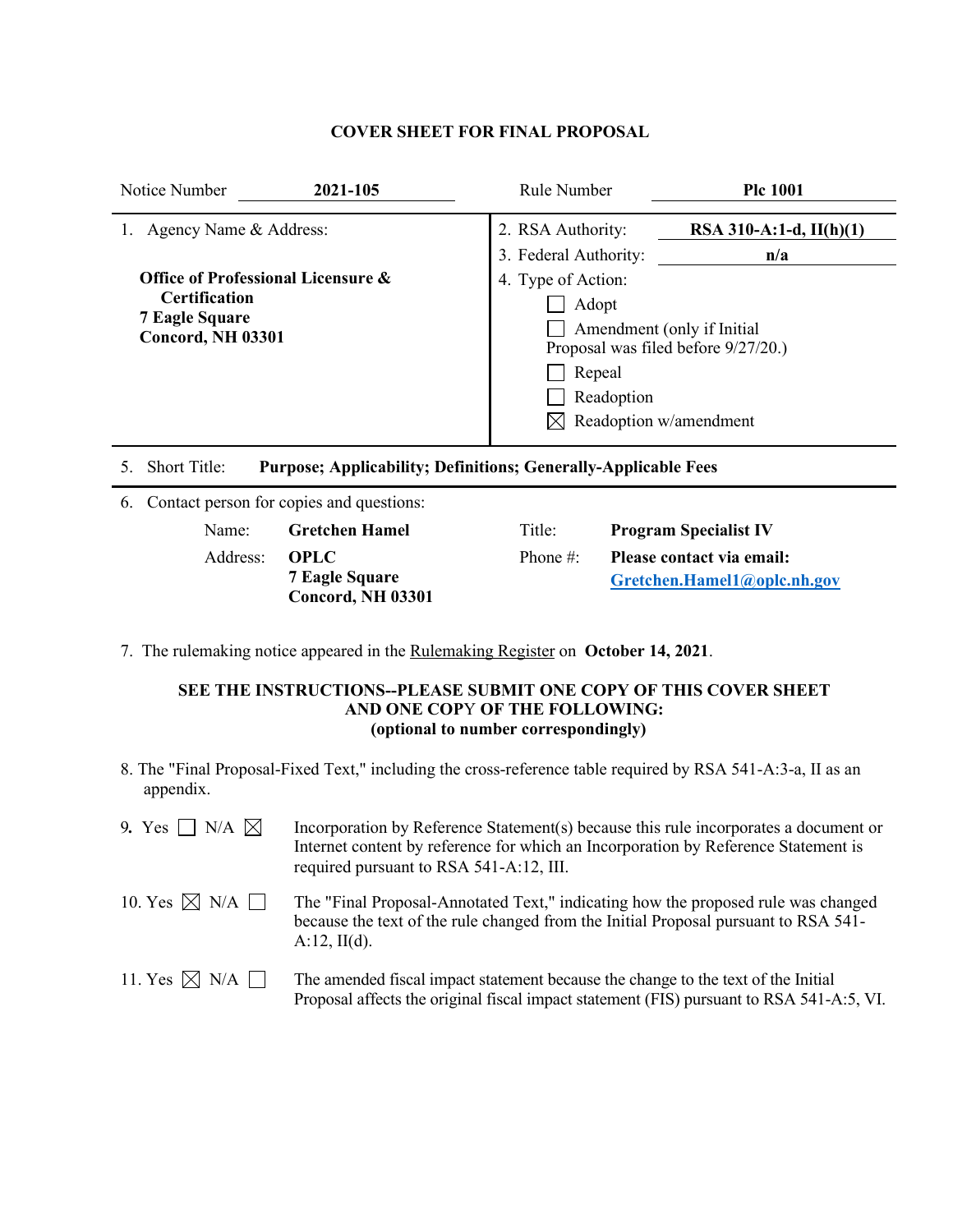| Notice Number<br>2021-105                     | Rule Number            | <b>Plc 1001</b>           |
|-----------------------------------------------|------------------------|---------------------------|
|                                               |                        |                           |
| Agency Name & Address:                        | 2. RSA Authority:      | RSA 310-A:1-d, $II(h)(1)$ |
|                                               | 3. Federal Authority:  | n/a                       |
| <b>Office of Professional Licensure &amp;</b> | 4. Type of Action:     |                           |
| <b>Certification</b>                          | Adoption               |                           |
| <b>7 Eagle Square</b>                         | Repeal                 |                           |
| <b>Concord, NH 03301</b>                      | Readoption             |                           |
|                                               | Readoption w/amendment |                           |

### 5. Short Title: **Purpose; Applicability; Definitions; Generally-Applicable Fees**

6. (a) Summary of what the rule says and of any proposed amendments:

**Plc 1001 was recently readopted with amendment as an interim rule to establish, for all boards, commissions, and councils listed in RSA 310-A:1-a, I, fees for providing copies of documents or electronic information, a credit card service fee, the Professionals' Health Program fee, the fee for temporary licensure under Plc 800, and fees for replacing a license or certificate, for obtaining or replacing a wall display certificate, for maintaining retired or inactive status, and for paying with a check or money order that is returned as uncollectable. In Plc 1001 the rule also established that there is no additional fee for late renewal and no fees for providing a letter of good standing or otherwise verifying licensure status, replacing a pocket card or identification card, reviewing a course for pre-licensing education credit, filing a complaint or a petition for declaratory ruling, providing a copy of a roster or mailing list, or providing a "warranty seal".** 

**Plc 1001 is scheduled to expire 3-21-22. As part of readopting the rules as regular rules, amendments are proposed to address concerns identified by the Joint Legislative Committee on Administrative Rules (JLCAR) during the interim rulemaking process. Specifically, the following changes are proposed:**

- **- Revise Plc 1001.08 to cite authority in RSA 310-A:1-e, I(a) for the Professionals' Health Program fee required with initial applications; and**
- **- Revise Plc 1001.11 to clarify that the fee for retired or inactive status applies only to those professions for which the statute under which the profession is regulated authorizes the fee.**
- 6. (b) Brief description of the groups affected:

**These rules affect anyone who holds or wishes to apply for a license in a profession regulated by the OPLC or a board, commission, or council listed in RSA 310-A:1-a, I, and anyone who wishes to obtain paper or electronic copies of information from the OPLC or from a board, commission, or council listed in RSA 310-A:1-a, I.**

6. (c) Specific section or sections of state statute or federal statute or regulation which the rule is intended to implement:

| Rule                                         | <b>State Statutes Implemented</b> |
|----------------------------------------------|-----------------------------------|
| Plc 1001 (see below for additional statutes) | RSA 310-A:1-e                     |
| Plc $1001.06$                                | RSA 21-G:6-a                      |
| Plc 1001.07                                  | RSA 332-G:14, $III(g)$            |
| Plc $1001.12$                                | RSA 6:11-a                        |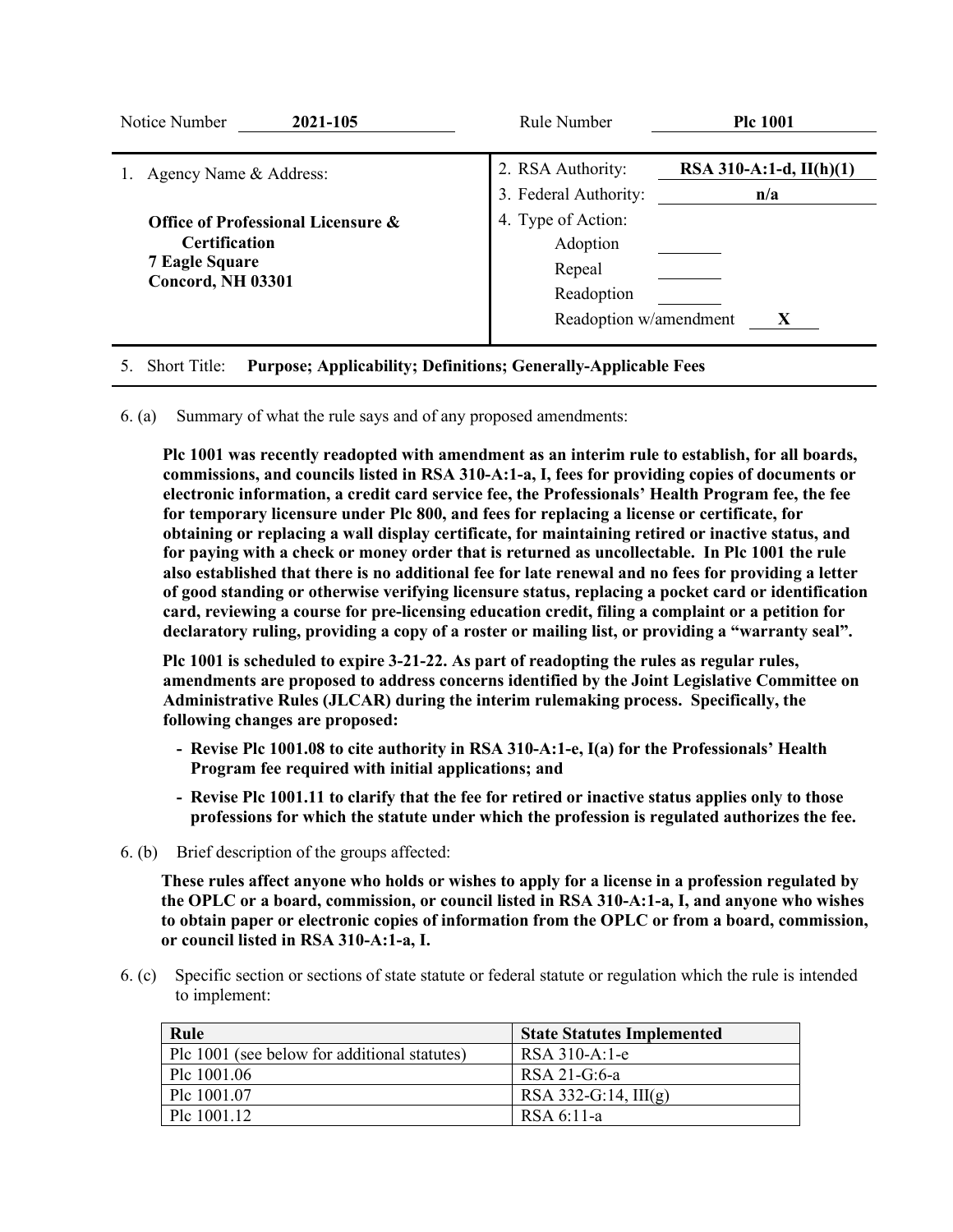7. Contact person for copies and questions including requests to accommodate persons with disabilities:

|                                                         | Name:                                                                                                                                                             | <b>Gretchen Hamel</b>                |                                                                                                                                                                                            | Title:                       | <b>Program Specialist IV</b> |                                                                                                  |
|---------------------------------------------------------|-------------------------------------------------------------------------------------------------------------------------------------------------------------------|--------------------------------------|--------------------------------------------------------------------------------------------------------------------------------------------------------------------------------------------|------------------------------|------------------------------|--------------------------------------------------------------------------------------------------|
|                                                         | Address:                                                                                                                                                          | <b>OPLC</b>                          |                                                                                                                                                                                            | Phone #:                     | Please contact via email     |                                                                                                  |
|                                                         | <b>7 Eagle Square</b>                                                                                                                                             |                                      | Fax#:                                                                                                                                                                                      | $(603)$ 271-0597 (main OPLC) |                              |                                                                                                  |
|                                                         | Concord, NH 03301                                                                                                                                                 |                                      |                                                                                                                                                                                            | E-mail:                      |                              | Gretchen.R.Hamel1@oplc.nh.gov                                                                    |
|                                                         |                                                                                                                                                                   | The rules can be reviewed on-line at | https://www.oplc.nh.gov/oplc-laws-and-rules                                                                                                                                                |                              | or dial 711 (in NH)          | TTY/TDD Access: Relay NH 1-800-735-2964                                                          |
|                                                         | 8. Deadline for submission of materials in writing or, if practicable for the agency, in the electronic format<br>specified: 4:00 PM on Friday, November 19, 2021 |                                      |                                                                                                                                                                                            |                              |                              |                                                                                                  |
|                                                         |                                                                                                                                                                   |                                      | Please submit comments to OPLC-Rules@oplc.nh.gov                                                                                                                                           |                              |                              |                                                                                                  |
|                                                         | $\overline{\phantom{a}}$ Fax                                                                                                                                      |                                      | $\boxtimes$ E-mail                                                                                                                                                                         |                              |                              | Other format (specify):                                                                          |
|                                                         |                                                                                                                                                                   | 9. Public hearing scheduled for:     |                                                                                                                                                                                            |                              |                              |                                                                                                  |
| Date and Time:<br>Tuesday, November 9, 2021 at 10:00 AM |                                                                                                                                                                   |                                      |                                                                                                                                                                                            |                              |                              |                                                                                                  |
|                                                         | Hearing Room, Office of Professional Licensure & Certification,<br>Place:<br>7 Eagle Square, Concord, NH 03301                                                    |                                      |                                                                                                                                                                                            |                              |                              |                                                                                                  |
|                                                         | 10. Fiscal Impact Statement (Prepared by Legislative Budget Assistant):                                                                                           |                                      |                                                                                                                                                                                            |                              |                              |                                                                                                  |
|                                                         | FIS#                                                                                                                                                              |                                      | 21:110                                                                                                                                                                                     | , dated                      |                              | 10/04/2021                                                                                       |
|                                                         | 1.<br>2.                                                                                                                                                          |                                      | Comparison of the costs of the proposed rule(s) to the existing rule(s):<br>Cite the Federal mandate. Identify the impact on state funds:<br>No federal mandate, no impact on state funds. |                              |                              | There is no difference in costs when comparing the proposed rules to the existing interim rules. |
|                                                         | Cost and benefits of the proposed rule(s):<br>3.                                                                                                                  |                                      |                                                                                                                                                                                            |                              |                              |                                                                                                  |
|                                                         |                                                                                                                                                                   | A.<br>None.                          | To State general or State special funds:                                                                                                                                                   |                              |                              |                                                                                                  |
|                                                         |                                                                                                                                                                   | <b>B.</b><br>None.                   | To State citizens and political subdivisions:                                                                                                                                              |                              |                              |                                                                                                  |

- **C. To independently owned businesses:** None.
- 11. Statement Relative to Part I, Article 28-a of the N.H. Constitution:

**The rules do not have any costs; all costs are attributable to the statute (RSA 310-A:1-e, I(a)). The rules thus do not mandate or assign any new, expanded, or modified programs or responsibilities to any political subdivision in such a way as to necessitate additional local expenditures and so do not violate Part I, Article 28-a of the N.H. Constitution.**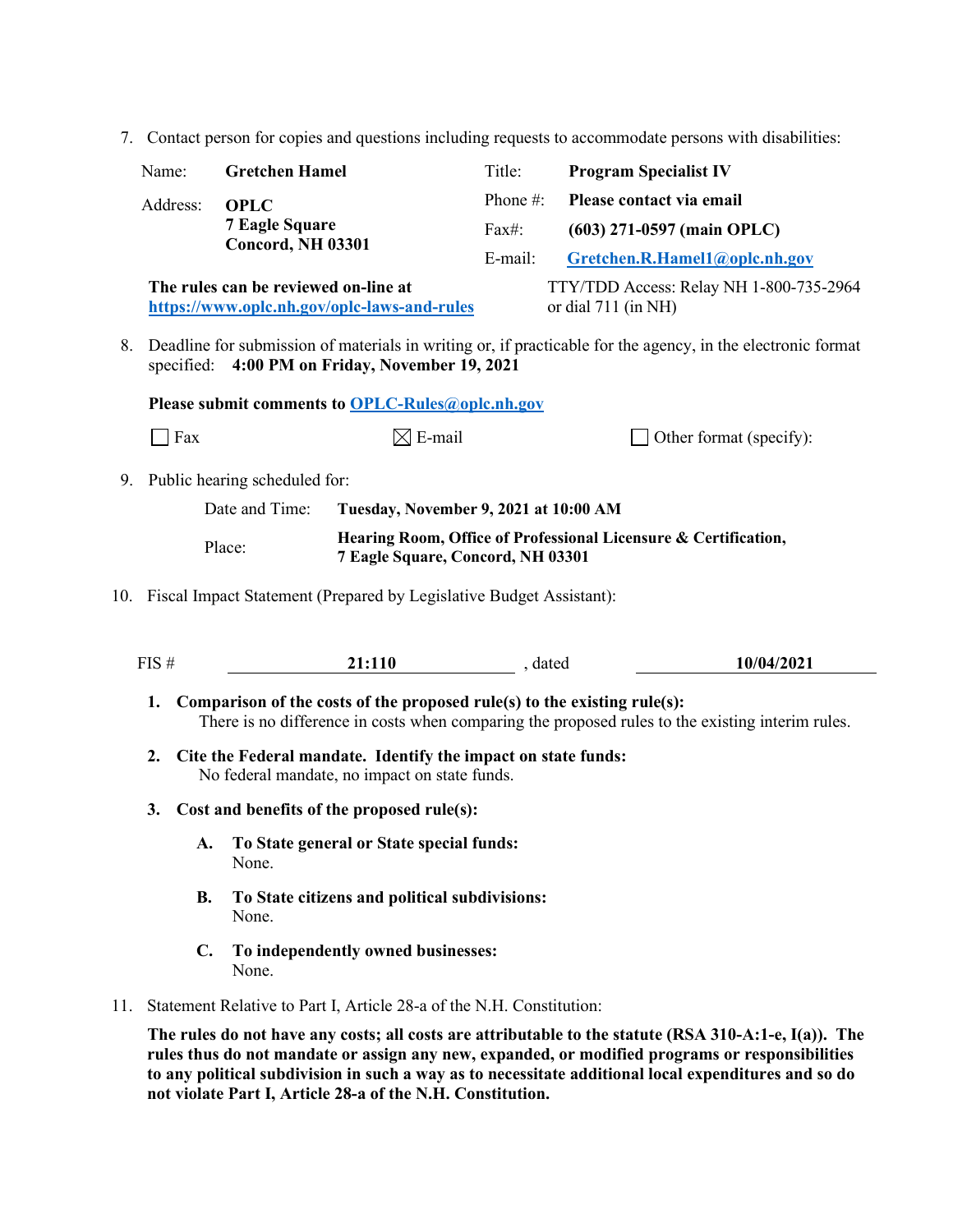### CHAPTER Plc 1000 FEES, PER DIEMS, AND REIMBURSABLE EXPENSES

Statutory Authority: RSA 310-A:1-d, II(h)

*Readopt with amendment Plc 1001, eff. 9-22-21 (doc. #13264, Interim), to read as follows:*

PART Plc 1001 PURPOSE; APPLICABILITY; DEFINITIONS; GENERALLY-APPLICABLE FEES

Plc 1001.01 Purpose. The purpose of this chapter is to establish the fees charged for processing applications and for other services provided by or for the office of professional licensure and certification (OPLC) and by or for the boards, commissions, and councils listed in RSA 310-A:1-a, I, hereinafter referred to as "supported boards, commissions, and councils" or "supported boards, commissions, or councils" based on context.

Plc 1001.02 Applicability.

(a) The rules in this chapter shall apply to the identified application processing and other service(s) provided by or for the OPLC or supported board, commission, or council, as identified in the section that establishes the fee, to the extent the fee established herein does not conflict with any statutorily-established fee.

(b) The fees established in this chapter shall supersede any corresponding fees established in a rule adopted by a supported board, commission, or council.

Plc 1001.03 Incorporated Definitions.

(a) The definitions in Plc 100 shall apply to this chapter.

(b) Any term or acronym used in Plc 1002 shall have the meaning established in the rules that establish the license to which the rule pertains.

Plc 1001.04 Chapter-Specific Definitions. The following definitions shall apply to this chapter:

(a) "Reinstatement" means issuing a license to an individual who previously held a license but whose license has lapsed, expired, or otherwise been rendered inactive; and

(b) "Renewal" means issuing a license to an individual who holds a license at the time an application to renew the license is filed or who files an application to renew the license within the grace period allowed by the applicable board, commission, or council.

Plc 1001.05 Fees for Providing Copies of Documents or Electronic Information. The fees specified in Table 1001.1, below, shall apply as provided in Plc 1001.02 to the provision of copies of documents or electronic information requested from the OPLC or a supported board, commission, or council:

### Table 1001.1 Fees for Providing Copies of Documents or Electronic Information

| Category                                                             | Fee                        |
|----------------------------------------------------------------------|----------------------------|
| Copying of paper documents                                           | $$0.25$ per page           |
| Providing electronic information, including hearing recordings, on a | Actual cost of device used |
| portable data storage device, such as a flash drive                  |                            |

Plc 1001.06 Credit or Debit Card Service Fee. When a credit card or debit card is used to pay a fee established in Plc 1000 or authorized in the statutes or rules of one of the supported boards, commissions, or councils, the OPLC shall charge a service fee of \$2.50 per transaction.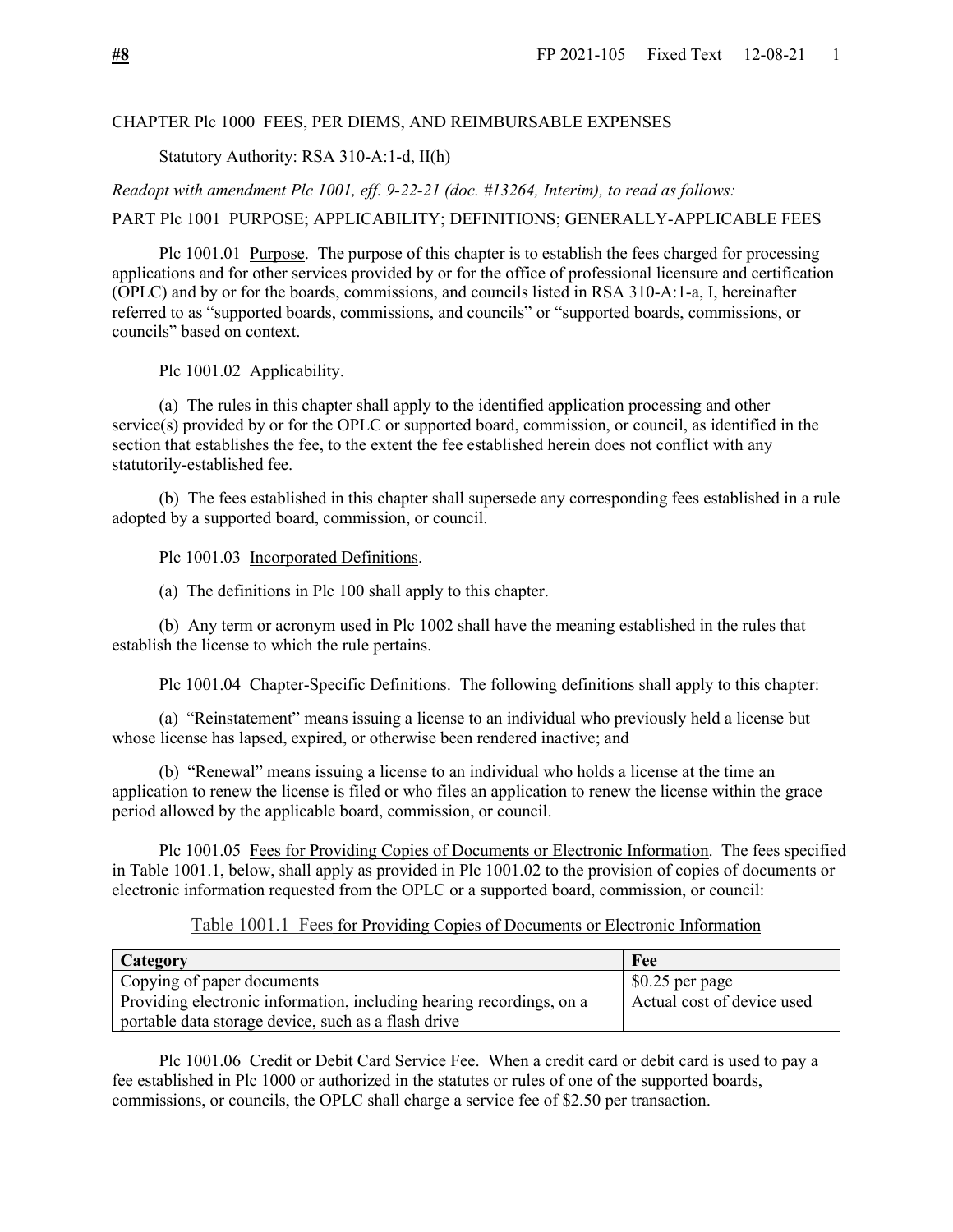Plc 1001.07 Temporary License Application Fee. The fee for applying for a temporary license as provided in Plc 801 shall be \$25 per application.

Plc 1001.08 Professionals' Health Program Fee.

(a) Pursuant to RSA 310-A:1-e, I-a, licensees in the professions regulated by the following boards shall be charged a professionals' health program fee of \$20.00 for each renewal application:

- (1) Board of licensed alcohol and other drug use professionals;
- (2) Board of chiropractic examiners;
- (3) Board of dental examiners;
- (4) Board of licensed dietitians;
- (5) Board of medicine;
- (6) Board of mental health practitioners;
- (7) Midwifery council;
- (8) Board of nursing;
- (9) Board of optometrists;
- (10) Pharmacy board;
- (11) Board of podiatrists;
- (12) Board of psychologists;
- (13) Board of veterinary medicine; and

**See Unclear/Leg. Intent/Authority comment on pg. 4.**

(14) Any other board listed in RSA 310-A:1-a, I that votes to participate in the professionals' health program and that is added to any existing contract for services or that is part of a new contract for services.

- (b) If a board is added pursuant to  $(a)(14)$ , above, the executive director shall:
	- (1) Publicize the board's participation in the way most likely to inform affected persons; and
	- (2) Initiate a rulemaking to add the board to  $(a)$ , above.

(c) Pursuant to RSA 310-A:1-d, II(h)(1), applicants in the professions listed in (a), above, shall also be charged a professionals' health program fee of \$20.00 for each initial application.

(d) The OPLC shall deposit professionals' health program fee payments in the New Hampshire health professionals' program administration fund established by RSA 310-A:1-e, I-a.

(e) The professionals' health program fee shall be separate from, and in addition to, the application processing fee established in Plc 1002.

Plc 1001.09 Fee for Replacement of License or Certificate.

(a) No fee shall be paid for a replacement license or certificate that is issued electronically.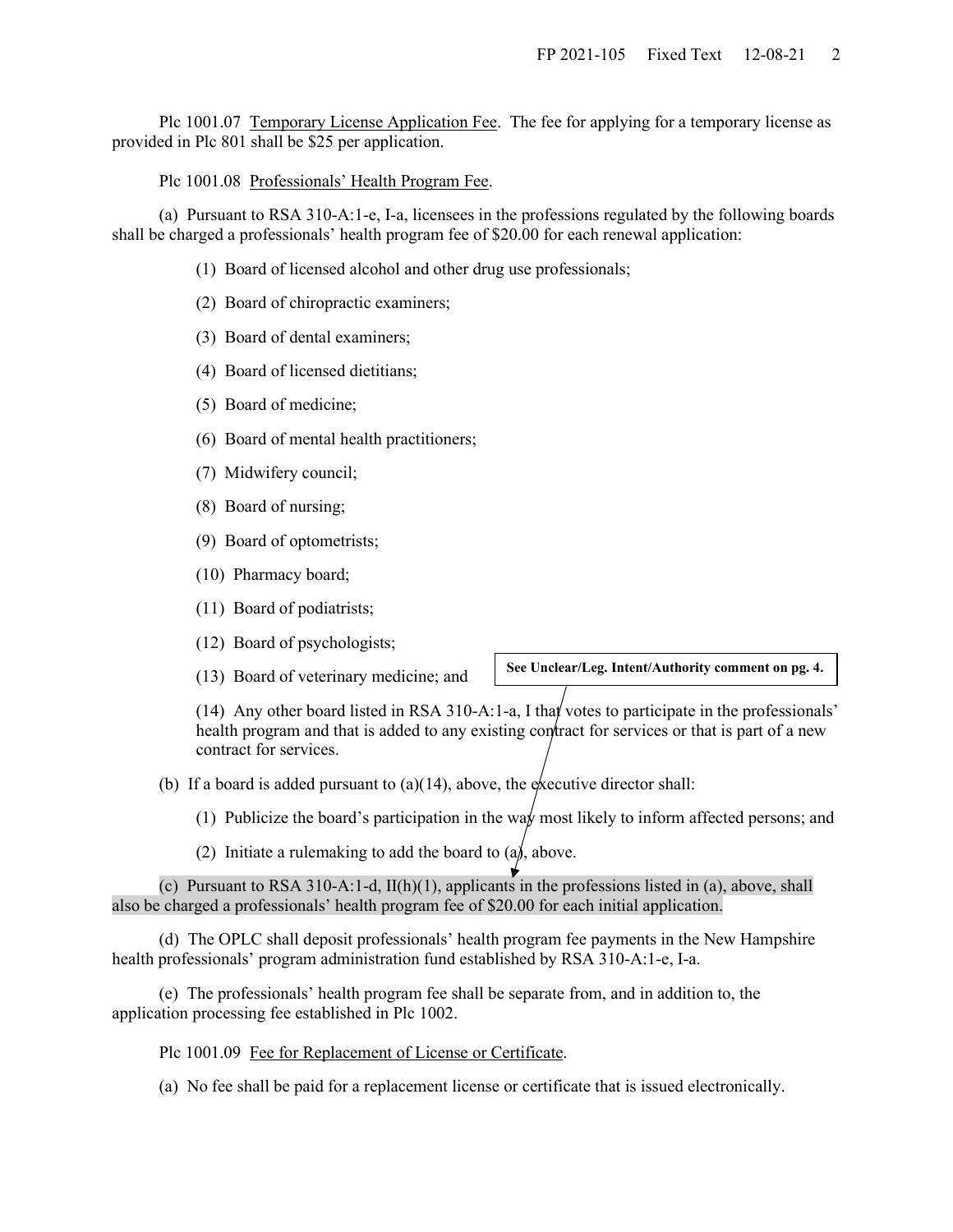(b) The fee for providing a replacement copy of a license or certificate in hard copy shall be the actual cost of having a vendor produce the license or certificate or \$20, whichever is less.

### Plc 1001.10 Fee for Wall Display Certificate - Original or Replacement.

(a) If a wall display certificate is not issued as part of the licensing or certification process for a particular profession, a licensee may obtain a wall display certificate by submitting a written request and paying the actual cost of having a vendor produce the certificate or \$20, whichever is less.

(b) The fee for obtaining a replacement wall display certificate shall be the actual cost of having a vendor produce the certificate or \$20, whichever is less.

Plc 1001.11 Fee for Retired or Inactive Status. The fee for a licensee to be on retired or otherwise inactive status for those professions for which the statute under which the profession is regulated authorizes the fee shall be one-half of the annual fee for active status per year.

Plc 1001.12 Fee for Returned Checks, Drafts, and Money Orders. If any check, draft, or money order that was submitted to the OPLC or a supported board, commission, or council in payment is returned as uncollectable, the person submitting the check shall pay a fee of the greater of \$25 or 5% of the amount of check plus all protest and bank fees, in addition to paying the original amount due.

Plc 1001.13 No Additional Fee for Late Renewal. No additional fee shall be charged to a licensee who files an application for renewal after the deadline established in the applicable statute or rules.

Plc 1001.14 No Fees For Certain Services. No fee shall be charged for any of the following:

- (a) Providing a letter of good standing or otherwise verifying licensure status;
- (b) Providing a replacement for a pocket card or identification card;
- (c) Reviewing a course to determine its suitability for pre-licensing education credit;
- (d) Filing a complaint or a petition for declaratory ruling;
- (e) Providing a copy of a roster or mailing list; or
- (f) Providing a "warranty seal".

| Rule                                         | <b>State Statutes Implemented</b> |
|----------------------------------------------|-----------------------------------|
| Plc 1001 (see below for additional statutes) | RSA 310-A:1-e                     |
| Plc 1001.06                                  | RSA 21-G:6-a                      |
| Plc 1001.07                                  | RSA 332-G:14, $III(g)$            |
| Plc 1001.12                                  | RSA 6:11-a                        |

#### **Appendix**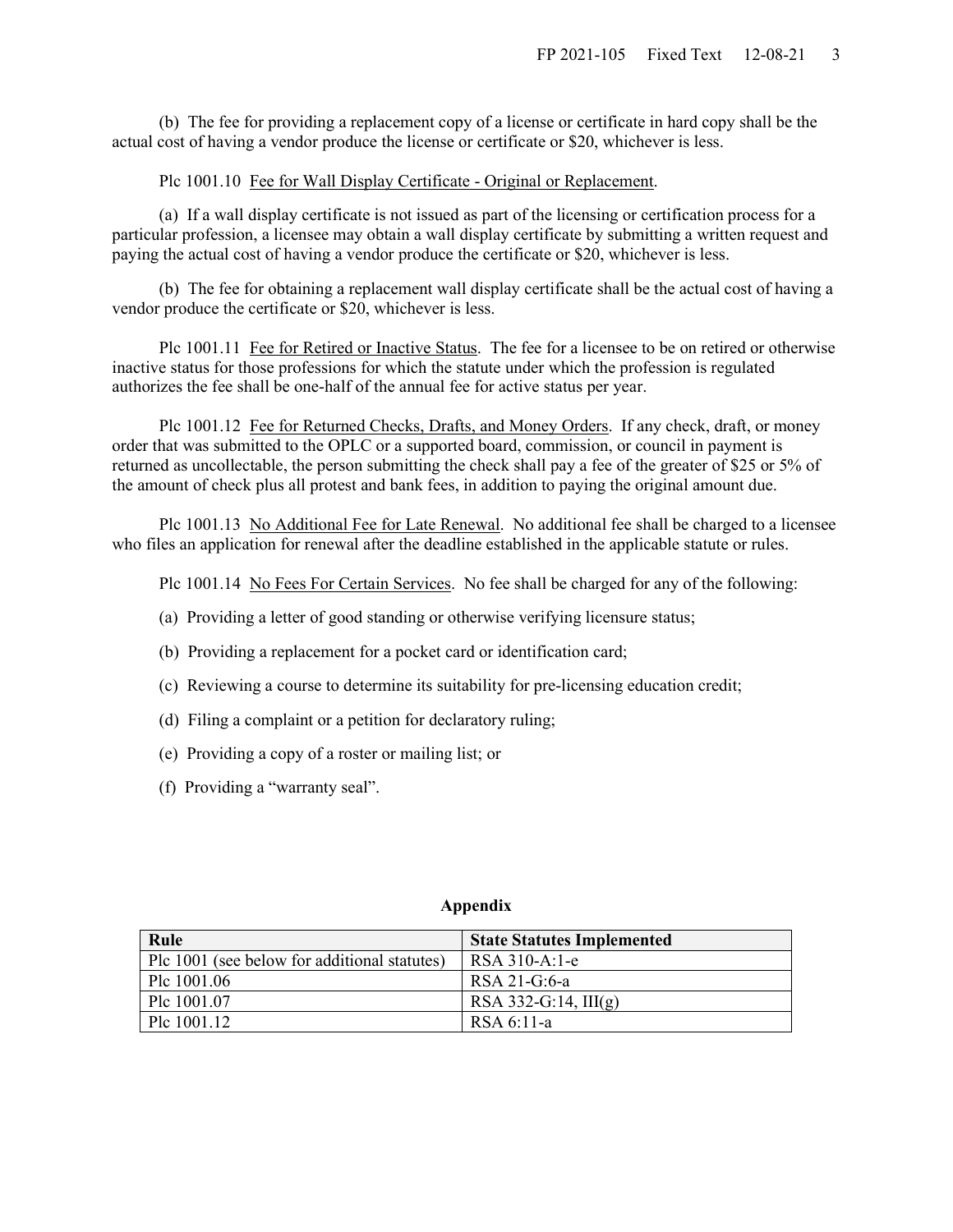**Unclear/Legis. Intent/Authority.** There is a lack of authority under the statute cited because that statutory fee (for the professionals' health program) is only for renewals, not for initial licenses. Pursuant to RSA 541-A:22, III(c), specific authority is required for fees. Further, it does not appear logical that the language in RSA 310-A:1-d, II(h)(1) of the statute cited in (c) would provide authority for a fee for initial applicants since  $(h)(4)$ , in the same paragraph, specifically says the rules for the professional health program shall be under RSA 310-A:1-e, which calls for a fee for only those professionals renewing their licenses. OPLC argues in its Summary of Comments, attached, that "[i]f fees for the PHP are not assessed at the time of initial licensure, then a significant number of licensees will have access to the PHP for up to two years without any contribution to its costs, and the fees collected will not meet the statutory mandate." However, RSA 541-A:22, III(c) requires specific authority to require fees. It appears that RSA 310-A:1-e only gives the specific authority to require fees for renewing a license. It is reasonable that the Legislature might have determined that requiring this fee at an initial license stage was not appropriate or not wanted, but rather the fee should only be assessed at the renewal stage. Further, it is the statutory responsibility of the Executive Director of OPLC to set the fees to ensure that they cover 125 percent of the total operating expenses. If the fees established for renewal licensees are not enough to cover the 125 percent without charging initial licensees, which there does not appear to be authority for, then the fee for renewal licensees may need to be changed by the Executive Director.

Finally, the amended FIS states that "[t]here is no difference in costs when comparing the proposed rules to the existing interim rules" because the increase from \$16 to \$20 was done to comply with the statute that requires the fees cover 125 percent of operating expenses. However, it is the opinion of the Committee Attorney that there is a difference in the costs as it has changed from \$16 to \$20 dollars and that change is directly attributed to the rules as the statute sets the authority to charge a fee but the Executive Director actually sets the fee amount based on their assessment of the operating costs. The FIS for the interim rule explained that, for some sections of the rule, fees were changed and that meant there was a potential cost or benefit as the amounts were changing. It is unclear how if other fees change in the rules those changes create a different cost or benefit but if these fees change they do not create a different cost or benefit.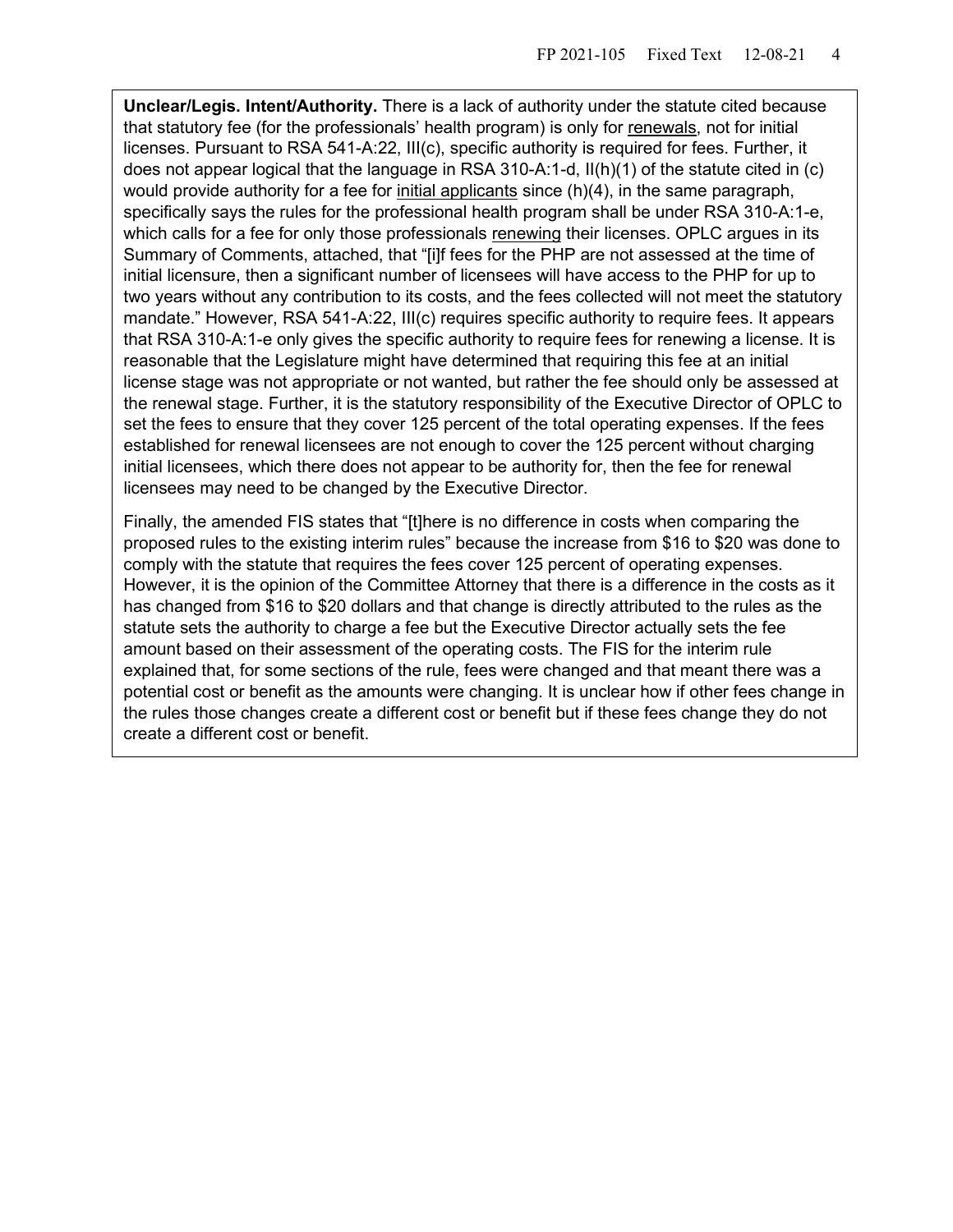# **State of New Hampshire**

**OFFICE OF PROFESSIONAL LICENSURE AND CERTIFICATION**

**7 Eagle Square, Suite 200 Concord, N.H. 03301-2412 Telephone 603-271-2152**

Lindsey B. Courtney Executive Director



# **FP 2021-105, Plc 1001 Purpose; Applicability; Definitions; Generally-Applicable Fees Summary of Comments on Initial Proposal with OPLC Responses December 8, 2021**

# Background

Plc 1001 was recently readopted with amendment as an interim rule to establish, for all boards, commissions, and councils listed in RSA 310-A:1-a, I, fees for providing copies of documents or electronic information, a credit card service fee, the Professionals' Health Program fee, the fee for temporary licensure under Plc 800, and fees for replacing a license or certificate, for obtaining or replacing a wall display certificate, for maintaining retired or inactive status, and for paying with a check or money order that is returned as uncollectable. The rules in Plc 1001 also established that there is no additional fee for late renewal and no fees for providing a letter of good standing or otherwise verifying licensure status, replacing a pocket card or identification card, reviewing a course for pre-licensing education credit, filing a complaint or a petition for declaratory ruling, providing a copy of a roster or mailing list, or providing a "warranty seal".

Plc 1001 is scheduled to expire March 21, 2022. As part of readopting the rules as regular rules, amendments were proposed to address concerns identified by the Joint Legislative Committee on Administrative Rules (JLCAR) during the Interim rulemaking process. Specifically, the following changes were proposed:

- Revise Plc 1001.08 to cite authority in RSA 310-A:1-d, II(h)(1) for the Professionals' Health Program fee required with initial applications; and

- Revise Plc 1001.11 to clarify that the fee for retired or inactive status applies only to those professions for which the statute under which the profession is regulated authorizes the fee.

A representative of the New Hampshire Medical Society attended the public hearing held on November 9, 2021. A summary of those comments and the OPLC's responses are below, in numerical order. Written comments were received from the Office of Legislative Services, Administrative Rules office (OLS); those comments and the OPLC's responses also are summarized below in numerical order.

# **Plc 1001.08 re: Professionals' Health Program fee**

*Comment 1: The New Hampshire Medical Society is in favor of the fee for the listed boards, as it will help to fund the dedicated fund that was established and will be more equitable. OPLC should ensure that the fee covers all costs of the program.*